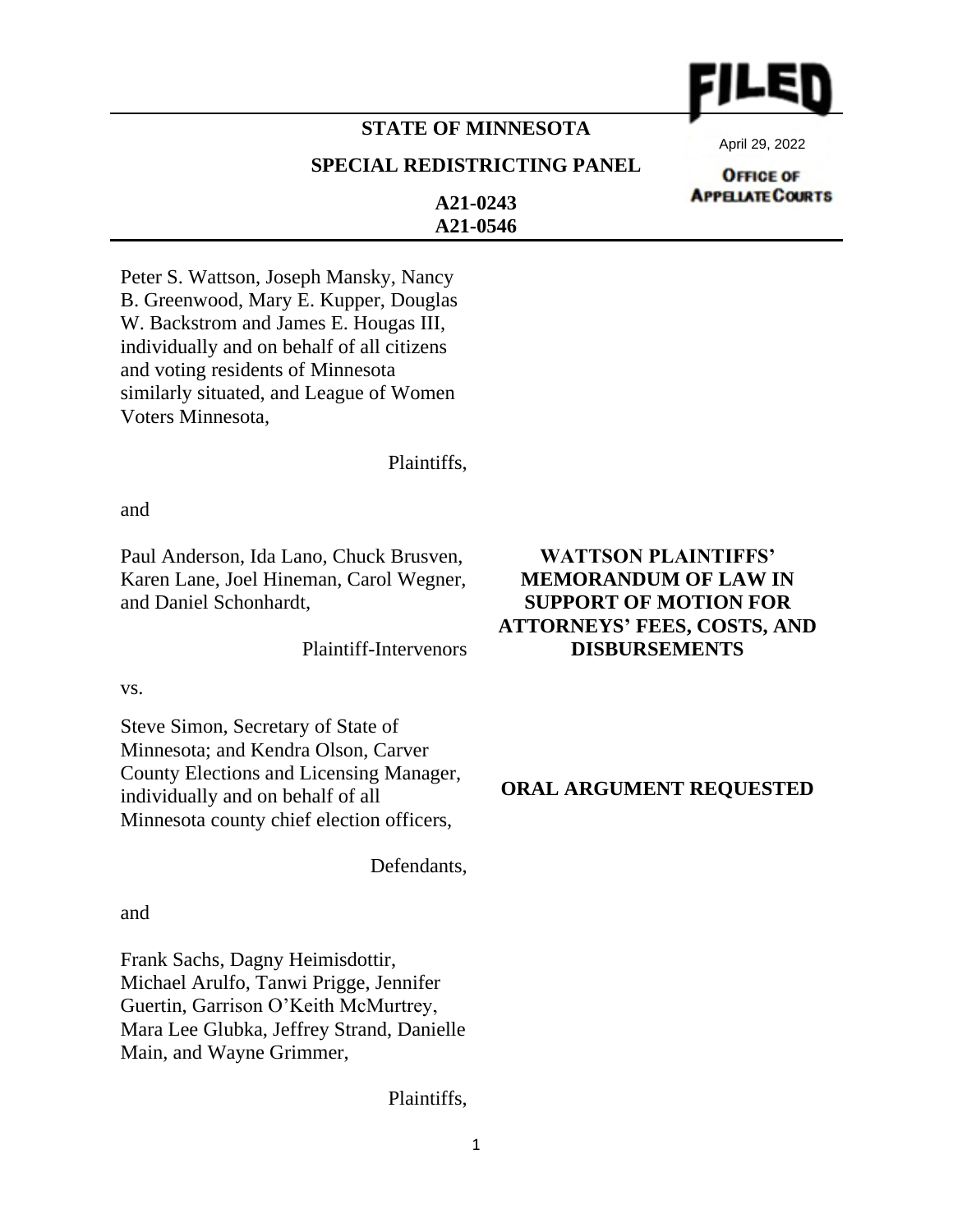and

Dr. Bruce Corrie, Shelly Diaz, Alberder Gillespie, Xiongpao Lee, Abdirazak Mahboub, Aida Simon, Beatriz Winters, Common Cause, OneMinnesota.org, and Voices for Racial Justice,

Plaintiff-Intervenors,

vs.

Steve Simon, Secretary of State of Minnesota,

Defendant.

### **INTRODUCTION**

In the recent redistricting cycle, the Minnesota legislature failed to fulfill its constitutional and statutory duty to redraw the legislative and congressional boundaries to reflect the shift in Minnesota's population as reflected in the 2020 Census for the 2022 elections. This failure to accomplish legislative and congressional redistricting has been the Minnesota legislature's standard practice for the past fifty years, thus requiring the judiciary to develop valid redistricting plans. Accordingly, to avoid a delay in the electoral process, Plaintiffs Peter S. Wattson, Joseph Mansky, Nancy B. Greenwood, Mary E. Kupper, Douglas W. Backstrom and James E. Hougas III, individually and on behalf of all citizens and voting residents of Minnesota similarly situated, and League of Women Voters Minnesota (the "Wattson Plaintiffs") and their private law firm initiated this judicial redistricting action under Section 1983 of the Civil Rights Act, 42 U.S.C. § 1983. As a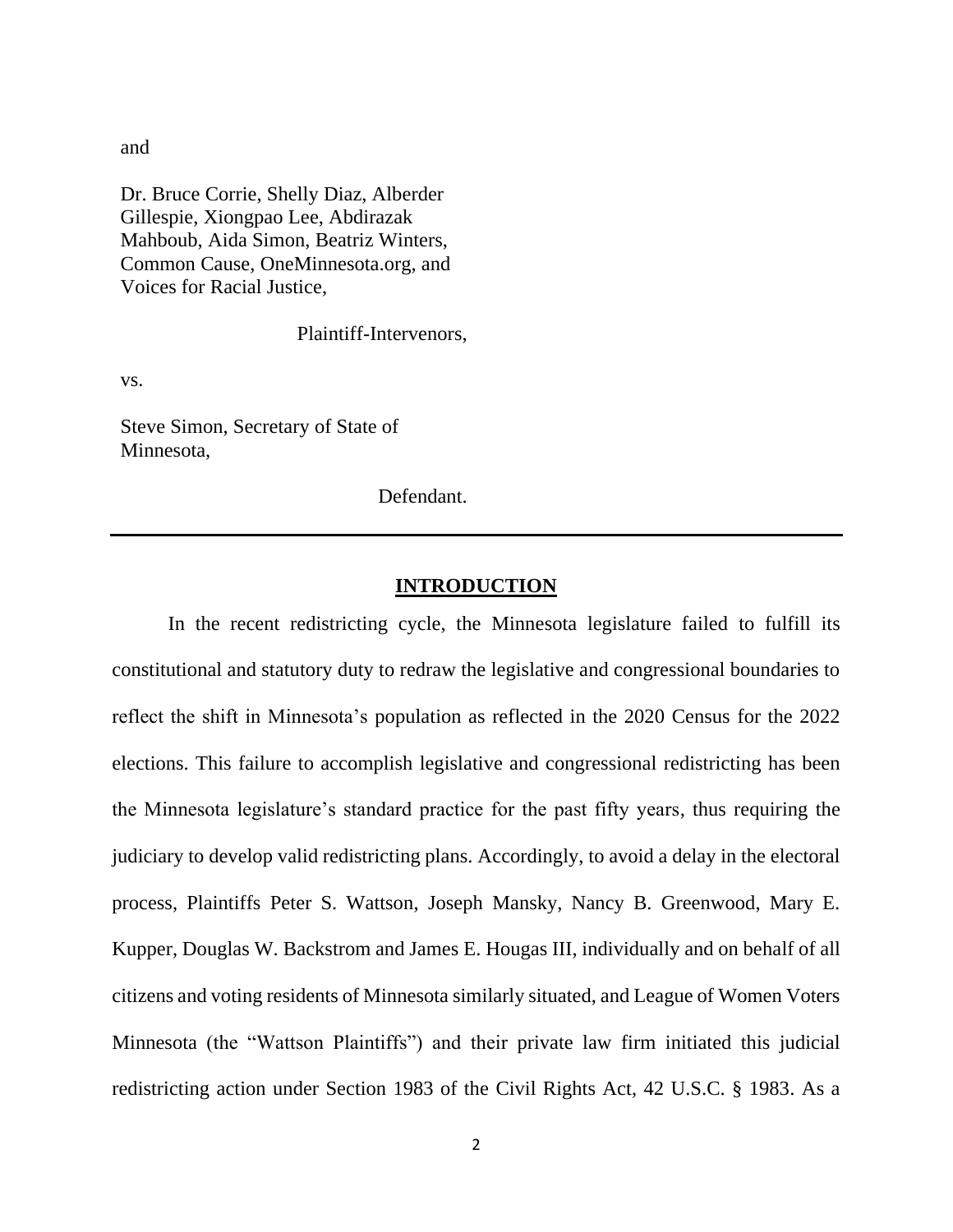result, on February 15, 2022, the Special Redistricting Panel developed constitutionally valid plans and ordered their adoption in future elections.

As prevailing parties in this litigation, the Wattson Plaintiffs now bring this motion for an award of reasonable attorney fees and costs pursuant to 42 U.S.C § 1988(b). They request that the Panel order that the Defendant Secretary of State Mark Ritchie and Defendant Carver County Elections and Licensing Manager Kendra Olson (the "Defendants") pay their fully compensatory fee of \$305,360.12 for reasonable attorneys' fees, costs, and disbursements that are directly related to this judicial redistricting litigation.

With this Motion, the Wattson Plaintiffs have included the Affidavits of James H. Gilbert and Adam L. Sienkowski. In his affidavit, Mr. Gilbert testifies as to reasonable hourly rates for attorneys in the Twin Cities based on his extensive experience as a managing partner, Supreme Court Justice, law firm owner, and mediator and arbitrator of hundreds of disputes. The Affidavit of Adam L. Sienkowski includes extensive detail of the work that was performed by the James. H. Gilbert Law Group throughout this litigation. The time records submitted as Exhibit A to Mr. Sienkowski's Affidavit are not redacted and, along with Mr. Sienkowski's Affidavit, provide a full accounting of the work for which the Wattson Plaintiffs are seeking recovery of their attorneys' fees. Affidavit of Adam L. Sienkowski ("Sienkowski Affidavit"), Exhibit A.

#### **BACKGROUND**

On February 19, 2021, the Wattson Plaintiffs initiated this judicial redistricting action in Carver County District Court alleging that the congressional and legislative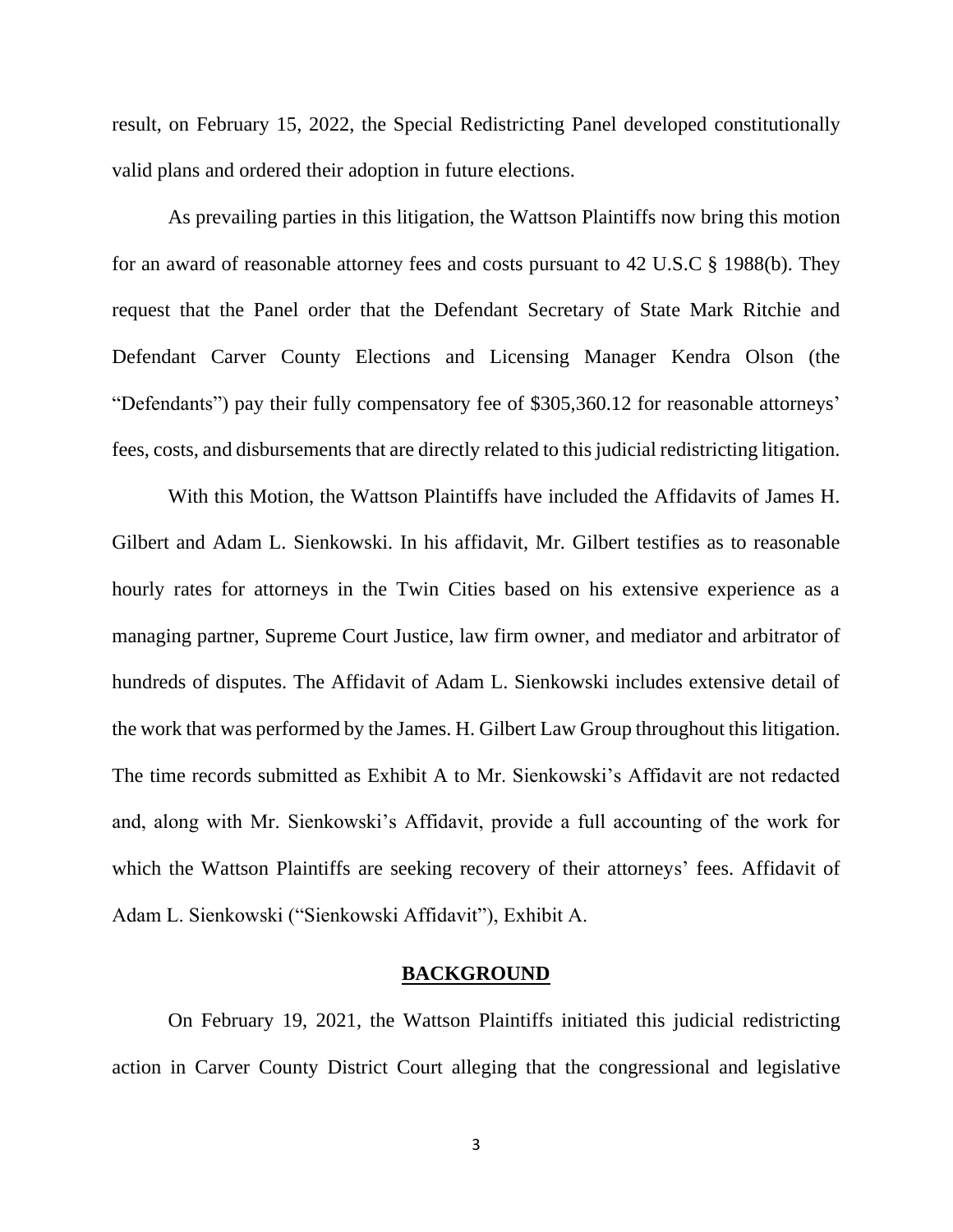election districts established by the Special Redistricting Panel in *Hippert v. Ritchie* were unconstitutionally malapportioned in light of the 2020 Census. *Wattson v. Simon*, No. 10- CV-21-127 (Carver Cnty Dist. Ct.). The Wattson Plaintiffs requested relief in the form of a declaration that the congressional and legislative districts ordered in *Hippert* were unconstitutional, an injunction restraining the Defendants' use of the unconstitutional districts in future elections, relief in the form of a judicial determination of valid plans for new Minnesota congressional and legislative districts, and an order that the Defendants pay the Wattson Plaintiffs' reasonable attorney fees and costs pursuant to 42 U.S.C. § 1988.

The Wattson Plaintiffs then petitioned the Minnesota Supreme Court on February 22, 2021 to assume jurisdiction over the Carver County action and any other redistricting actions subsequently filed and to appoint the Special Redistricting Panel to enact new congressional and legislative redistricting plans in advance of the 2020 elections if the Minnesota Legislature failed to do so. Petition to Minnesota Supreme Court for Appointment of Special Redistricting Panel (February 22, 2021). The Minnesota Supreme Court granted the Wattson Plaintiffs' petition and appointed the Special Redistricting Panel. *See* Supreme Court Order (March 22, 2021); Supreme Court Order Appointing Special Redistricting Panel (June 30, 2021).

The Plaintiffs and Plaintiff-Intervenors in this matter submitted a stipulation, briefs and argument to the Special Redistricting Panel concerning proposed redistricting principles to guide the development of new districts. Following the Special Redistricting Panel's Order setting forth the redistricting principles, the Plaintiffs and Plaintiff-Intervenors submitted their proposed congressional and legislative redistricting plans as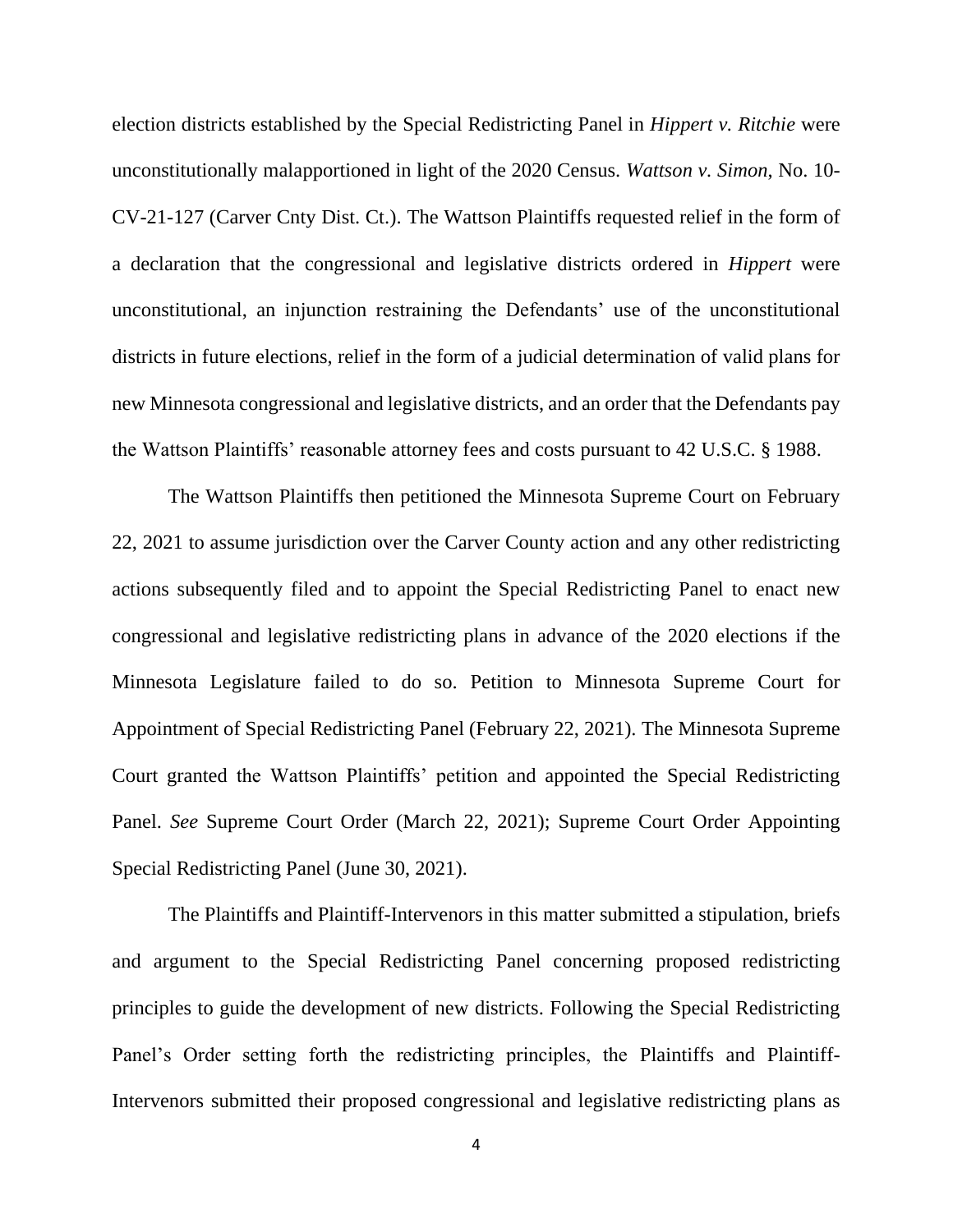well as supporting briefs and arguments. The parties further submitted responses in opposition to the redistricting plans proposed by the other parties.

When the legislature failed to take any action by the statutory deadline, the relief sought by the Wattson Plaintiffs was granted on February 15, 2022 when the appointed Special Redistricting Panel found the previous districts unconstitutional, enjoined their use by Defendants in future elections, and drew new constitutionally valid legislative and congressional districts. These new districts incorporated significant aspects and concepts of the plans submitted by the Wattson Plaintiffs.

#### **ARGUMENT**

## **I. THE STATE LEGISLATURE FAILED TO FULFILL ITS CONSTITUTIONAL DUTY, THUS REQUIRING THE WATTSON PLAINTIFFS AND THEIR PRIVATE LAW FIRM TO COMMENCE, LITIGATE, AND FINANCE THIS COMPLEX JUDICIAL REDISTRICTING ACTION.**

The state legislature has the constitutional responsibility for reapportioning Minnesota's Congressional districts, as well as Minnesota Senate and House districts. The statutory deadline for completing congressional and legislative redistricting is "25 weeks before the state primary election in the year ending in two." Minn. Stat. § 204B.14, subd. 1a. (2020). Accordingly, the legislature was required to enact congressional and legislative plans by February 15, 2022. The legislature, however, failed to take action, failing to even make the time or effort to vote in either chamber on any proposed redistricting plans or engage in meaningful negotiations. Over the past five decades (this being the sixth),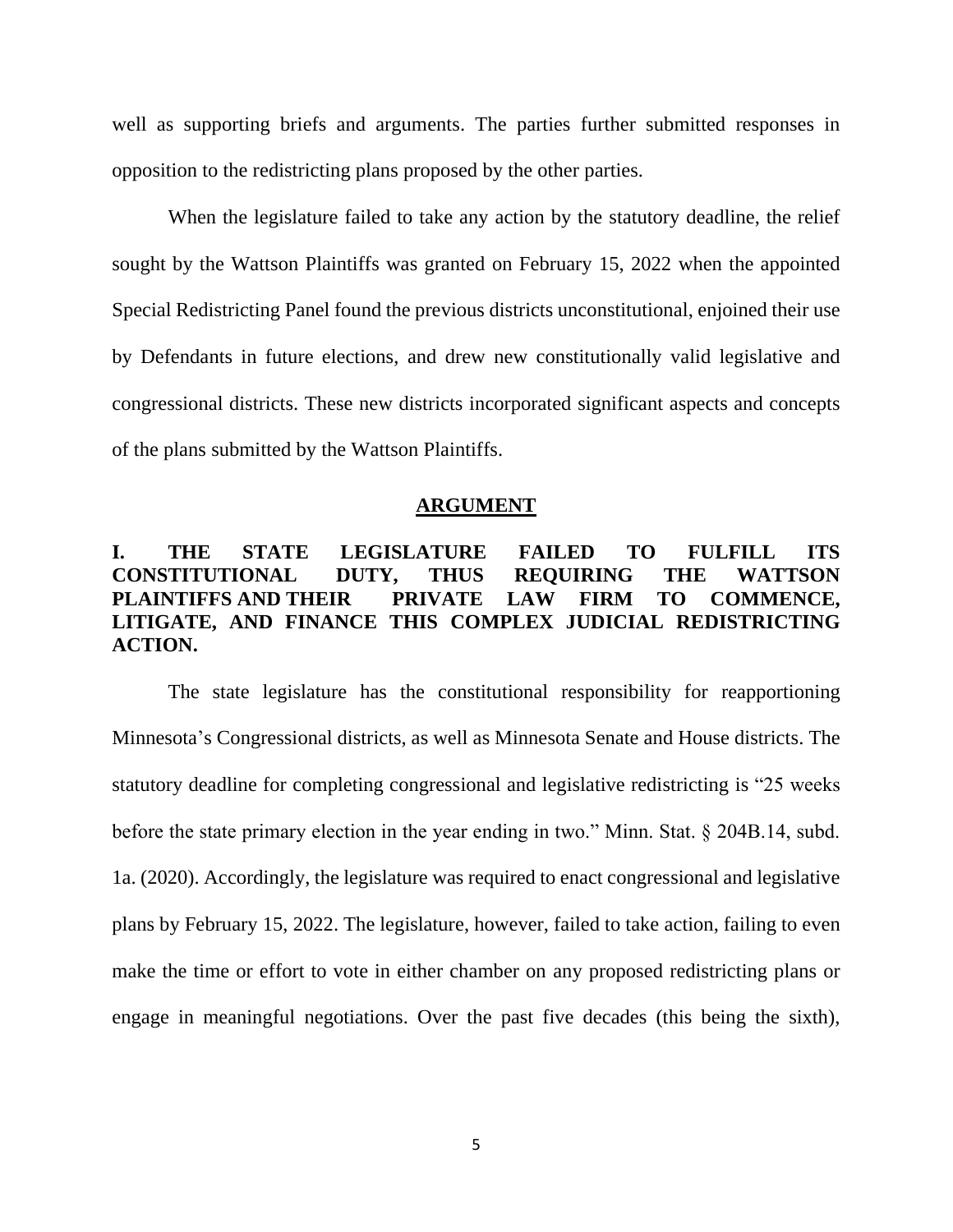redistricting has become the role of the judiciary due to the inability of the legislature to complete this task.

Given the historical failure of the legislature to act, the Wattson Plaintiffs and their private law firm, the James H. Gilbert Law Group, PLLC, commenced this judicial redistricting action to avoid any delay to the electoral process and to protect the constitutional rights of all voters in Minnesota. In a recent Star Tribune Opinion Exchange article detailing the redistricting litigation, Lori Sturdivant recognized political issues that result because of the legislature's failure to act and lamented the legislature "ducking their constitutional duty and defaulting to the courts decade after decade." *Democracy Dangers Include Redistricting*, Star Tribune (January 16, 2022). Ms. Sturdivant praised Peter Wattson as not only one of the lead plaintiffs in the 2021-22 redistricting effort, but also as an advocate for the creation of a nonpartisan redistricting commission to take charge of future redistricting work. Vast amounts of time and effort were expended by the Wattson Plaintiffs and their private law firm in this complex litigation, all because the legislature failed to act.

Lead Plaintiff Peter Wattson, a former attorney for the Minnesota Senate as a nonpartisan counsel for over 40 years, is one of the recognized national experts in redistricting practice, procedure, software, and law. *See* Affidavit of Peter Wattson dated October 12, 2021. He personally prepared the Wattson Plaintiffs' Congressional Plan, Senate Plan and House Plan that were submitted to the Special Redistricting Panel for consideration with input from the members of the Wattson Plaintiffs' group. Mr. Wattson is in his sixth decade of redistricting litigation in Minnesota courts and in that time he has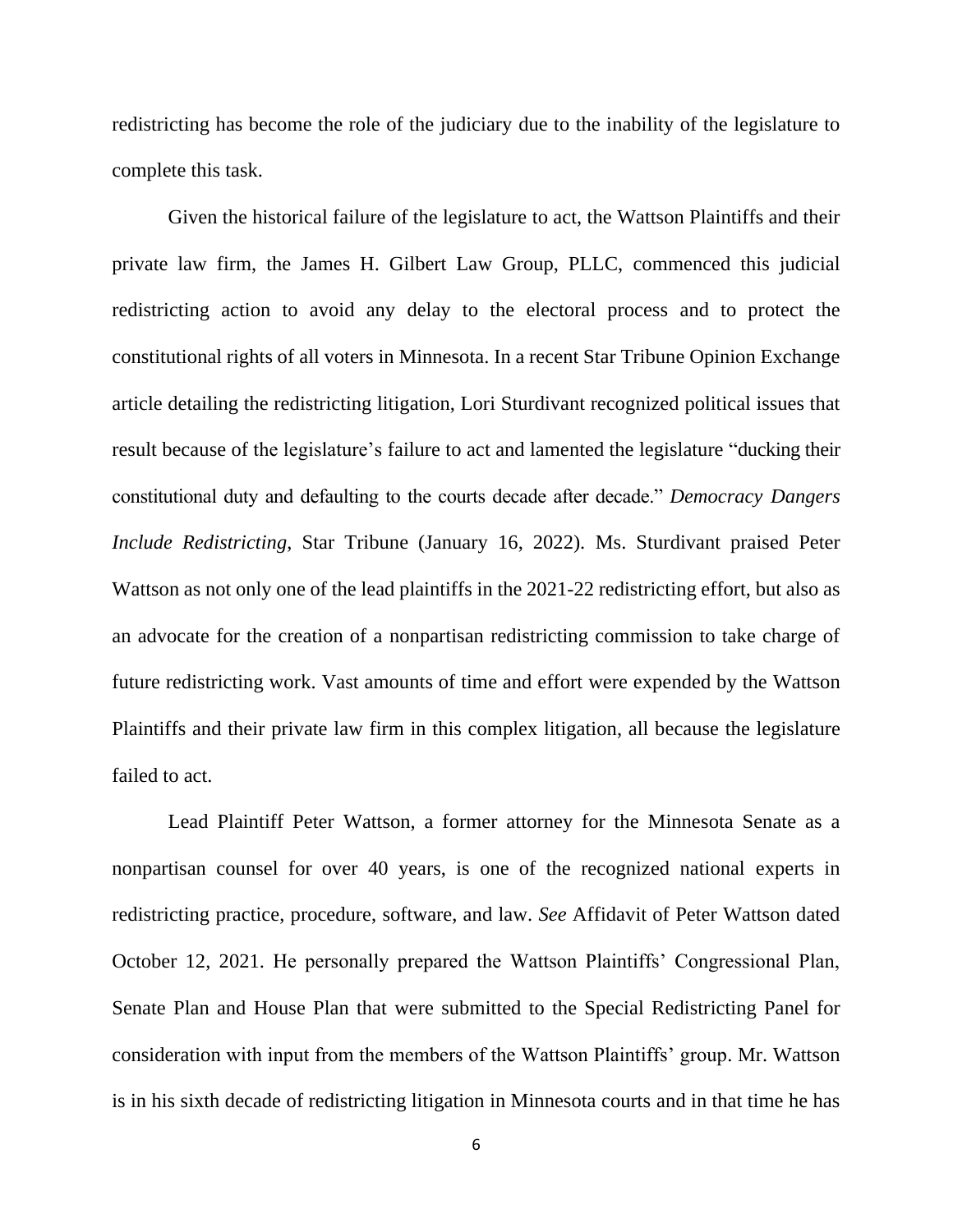assisted with drawing, attacking, and defending redistricting plans. Mr. Wattson served as Staff Chair of the National Conference of State Legislatures' (NCSL) Reapportionment Task Force in 1989, its Redistricting Task Force in 1999, and its Committee on Redistricting and Elections in 2009. Mr. Wattson has written, and regularly updated over the decades, several papers on redistricting law. *See* Affidavit of Peter S. Wattson dated October 12, 2021, ¶ 5. He was assistant editor of NCSL's publication *Redistricting Law 1990* and general editor of *Redistricting Law 2000* and *Redistricting Law 2010*. *Id.*, ¶ 6. *Redistricting Law 2020*, to which Mr. Wattson was a substantial contributor, is dedicated to him. Mr. Wattson has been a key creator of and contributor to Maptitude for Redistricting over the years.

Peter Wattson was ably assisted by Joseph Mansky, who was a member of the Election Division staff in the Office of the Secretary of State for 15 years, the manager of Governor Ventura's Citizen Advisory Commission on Redistricting from 2000 to 2002, and the Ramsey County elections manager for 17 years. Affidavit of Joseph Mansky dated December 6, 201. He was also assisted by Nick Harper, the former Civil Engagement Director for the League of Women Voters Minnesota. Affidavit of Nick Harper dated December 3, 2021. All these individuals are experts in elections and redistricting and added valuable information and data to the record that the Special Redistricting Panel took into consideration.

The James H. Gilbert Law Group, PLLC devoted significant lawyer and administrative time to prepare and present the Wattson Plaintiffs' Congressional Plan, Senate Plan and House Plan to the Special Redistricting Panel. This redistricting work was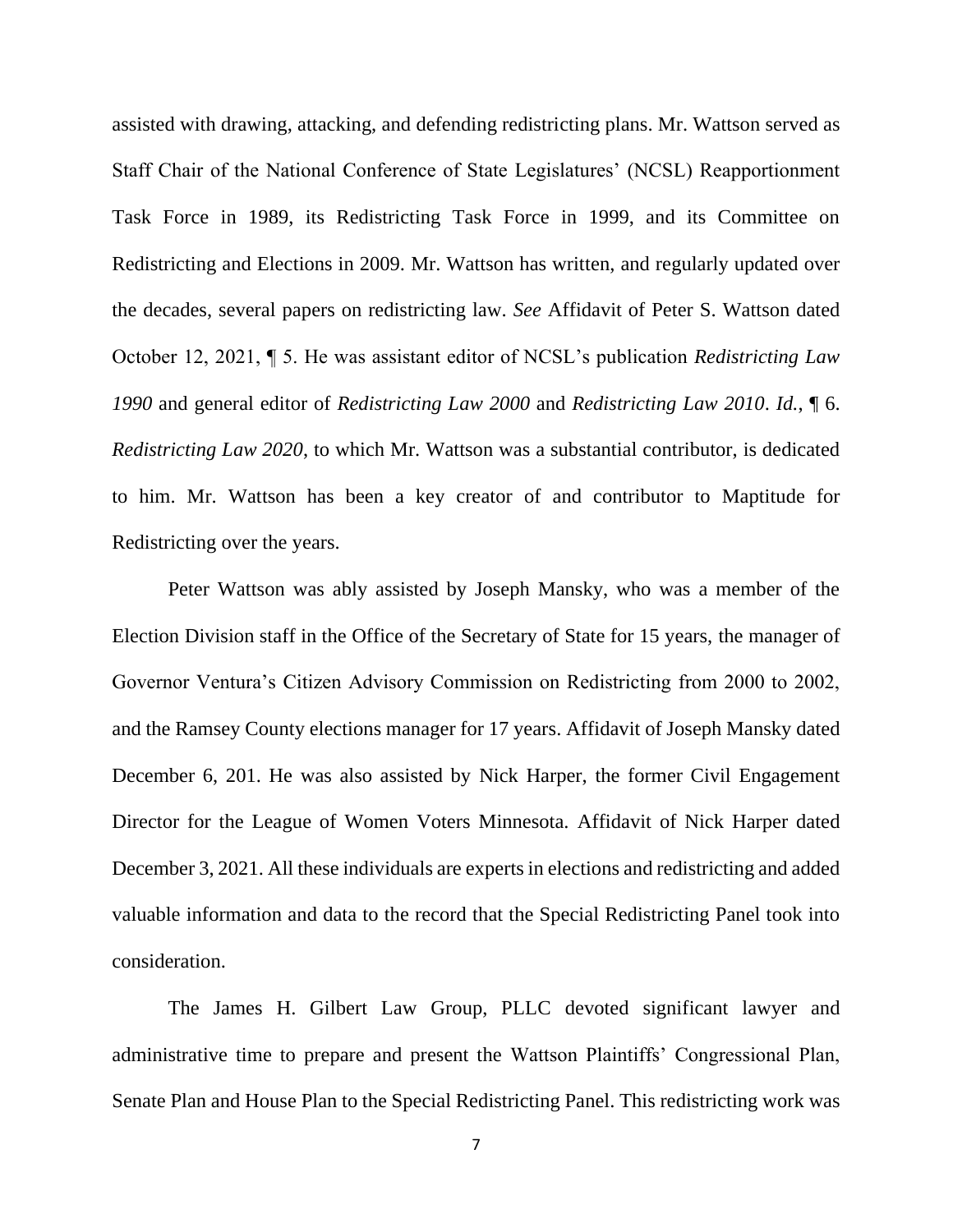not only constitutionally required but also necessary for effective representation of the Wattson Plaintiffs. The Wattson Plaintiffs utilized a fact-intensive and data-driven approach to promote the transparency of any proposed plan's partisan effects. The Wattson Plaintiffs were not parties to this lawsuit on behalf of the Republicans, Democrats or any other political party.

The James H. Gilbert Law Group, PLLC privately financed this labor-intensive judicial redistricting litigation for over a year. The risk of financing this judicial redistricting action was substantial, given that the legislature had the opportunity to enact its own congressional and legislative plans until the February 15, 2022 deadline, which would have precluded the recovery of any attorney fees under 42 U.S.C. § 1988(b).

Any delay to the electoral process because of the legislature's failure to act was avoided because of the Wattson Plaintiffs' timely commencement of this action and the diligent work of the Special Redistricting Panel. As a result, the state saved substantial amounts of money it otherwise would have spent within the legislature to do its job on the required redistricting - with this savings occurring at a time when the state has a 2022 projected surplus of \$9 billion.

## **II. THE JUDICIAL REDISTRICTING ACTION ENFORCED THE PROVISIONS OF 42 U.S.C. § 1983, THEREFORE THE WATTSON PLAINTIFFS ARE ENTITLED TO REASONABLE ATTORNEY'S FEES AND COSTS UNDER 42 U.S.C. § 1988 AS PREVAILING PARTIES.**

The Wattson Plaintiffs commenced this action pursuant to 42 U.S.C. § 1983, which provides that citizens may seek relief from persons who, under color of any statute, deprive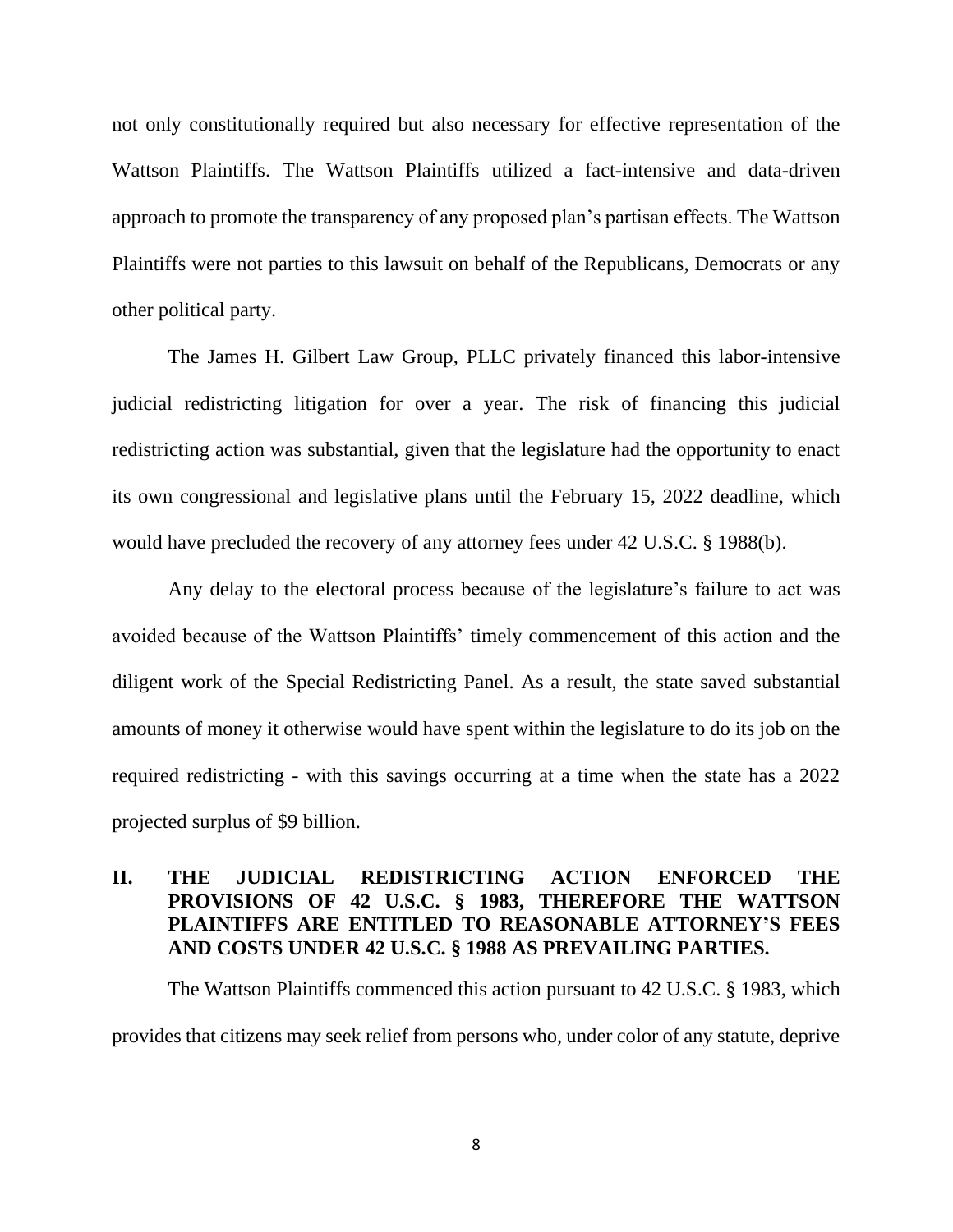any citizens of constitutional rights. Section 1988(b) provides that the prevailing party in a civil rights action may recover reasonable attorney fees as part of the costs:

In any action or proceeding to enforce a provision of section... 1983 ... the court, in its discretion, may allow the prevailing party … a reasonable attorney's fee as part of the costs…

"Congress' purpose in authorizing fee awards was to encourage compliance with and enforcement of the civil rights laws, and the Act 'must be liberally construed to achieve these ends.'" *Reome v. Gottlieb*, 361 N.W.2d 75, 77 (Minn. App. 1985). The United States Supreme Court sets forth a "generous formulation" when determining whether a plaintiff is a Section 1988 prevailing party. *Farrar v. Hobby*, 506 U.S. 103, 109, 113 S.Ct. 566, 572 (1992). "[P]laintiffs may be considered 'prevailing parties' for attorney's fees purposes if they succeed on any significant issue in litigation which achieves some of the benefit the parties sought in bringing suit" and a plaintiff "'prevails' when actual relief on the merits of his claim materially alters the legal relationship between the parties by modifying the defendant's behavior in a way that directly benefits the plaintiff." *Id.* at 109, 111.

In the past judicial redistricting actions, the Special Redistricting Panels determined that the plaintiffs were prevailing parties within the meaning of 42 U.S.C. § 1988(b) when the Section 1983 judicial redistricting litigation resulted in the correction of population disparities among legislative and congressional districts. *See*, Special Redistricting Panel Order Awarding Attorney Fees (Oct. 16, 2002); Special Redistricting Panel Awarding Attorney Fees (Aug. 16, 2012). Specifically, the Panels have concluded that plaintiffs and plaintiffs-intervenors who have obtained a declaration that existing congressional and legislative districts are unconstitutional and an injunction against their use, and have made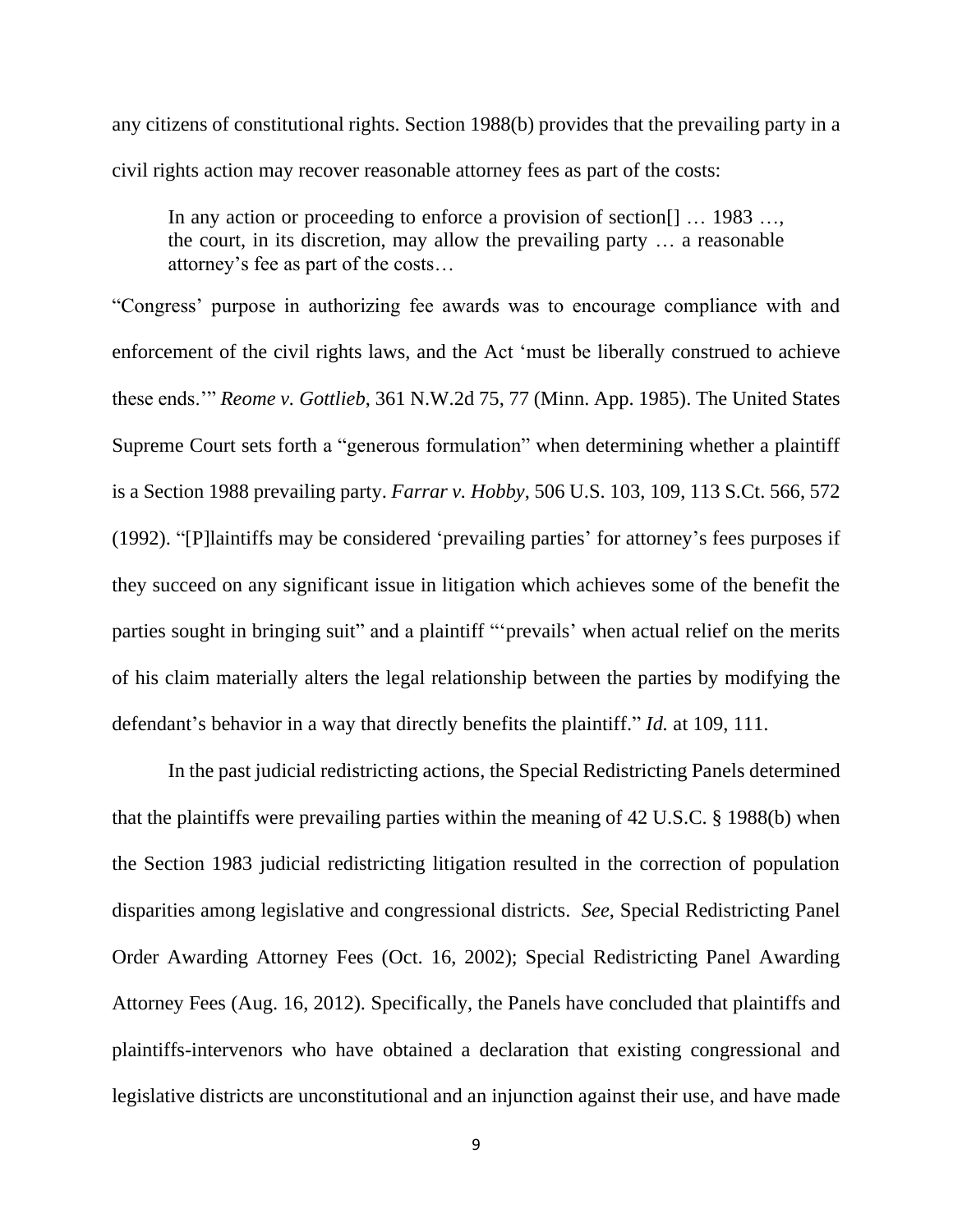significant contributions to the deliberations and decisions of the Special Redistricting Panel are prevailing parties. *Id.*

Accordingly, in this action, the Wattson Plaintiffs are entitled to attorneys' fees under Section 1988(b) as they greatly succeeded on significant issues in this civil rights litigation that corrected the population disparities among legislative and congressional districts. On February 15, 2022, the Panel granted the Wattson Plaintiffs' requested relief that (1) the *Hippert* congressional and legislative election districts be declared unconstitutionally malapportioned in light of the 2020 Census, (2) the Defendants be enjoined from using the *Hippert* districts in future elections and (3) new redistricting plans be adopted.

The new redistricting plans set forth by the Panel incorporated significant elements of the plans proposed by the Wattson Plaintiffs. At oral argument, counsel for the Wattson Plaintiffs stated that the two most important issues for the Wattson Plaintiffs in their congressional plan was to keep all the northern Minnesota Indian reservations into one congressional district and to not divide St. Cloud among districts. The Panel did just this, moving the western boundary of CD 8 further west to pick up additional reservations as proposed by the Wattson Plaintiffs. The Panel also kept all of St. Cloud in one congressional district, CD 6. The Panel also used a "constrained" approach in creating congressional districts which was advocated for by the Wattson Plaintiffs. This resulted in districts that resembled the *Hippert* districts (and Wattson plan), with CD 1 continuing to follow the I-90 corridor all the way across the state and CD 7 continuing to represent the rural farm communities in the western part of the state.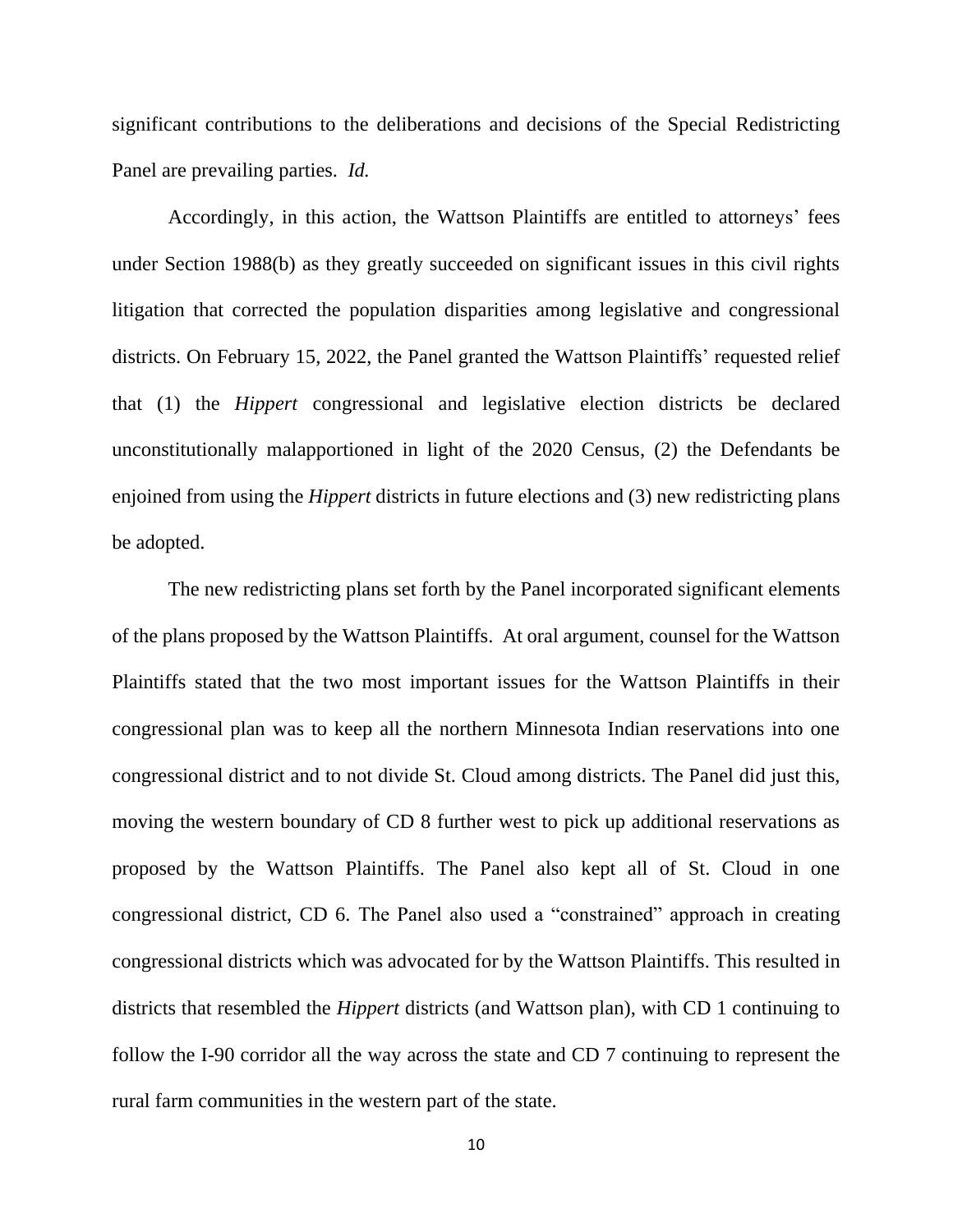It is important to note that the Wattson Plaintiffs did not propose congressional plans to further partisan objectives or ask the Panel to make wholesale changes to the *Hippert*  plans. Presenting plans with wholesale changes would have been of little use to the Panel given "courts lack the 'political authoritativeness' of the legislature and must perform redistricting in a restrained manner." Final Order Adopting a Congressional Redistricting Plan, p. 6.

With respect to the legislative plan, the Panel appeared to have followed the Wattson Plaintiffs' approach of keeping the first, second and third tier suburbs of the Twin Cities together in the creation of Senate and House districts. This included senate districts, as proposed by the Wattson Plaintiffs, that paired Brooklyn Park with Brooklyn Center; New Hope, Crystal, Robbinsdale and Golden Valley; the Lake Minnetonka communities with the cities of Minnetonka and Minnetrista; Richfield with east Bloomington; Fridley with New Brighton; Burnsville with Savage; Shakopee with Prior Lake; Eagan with Mendota Heights; and Woodbury with Maplewood.

In greater Minnesota, similar to the Wattson Plaintiffs' plans, the Panel created northern and southern Rochester senate districts as proposed by the Wattson Plaintiffs and created two dominant St. Cloud senate districts while pairing Sauk Rapids with Sartell north of St. Cloud. The Panel also included Moorhead and Detroit Lakes in the same senate district and paired Austin and Albert Lea.

In all, the Panel's legislative map contained many of the concepts presented by the Wattson Plaintiffs and appeared to use the approach proposed by the Wattson Plaintiffs in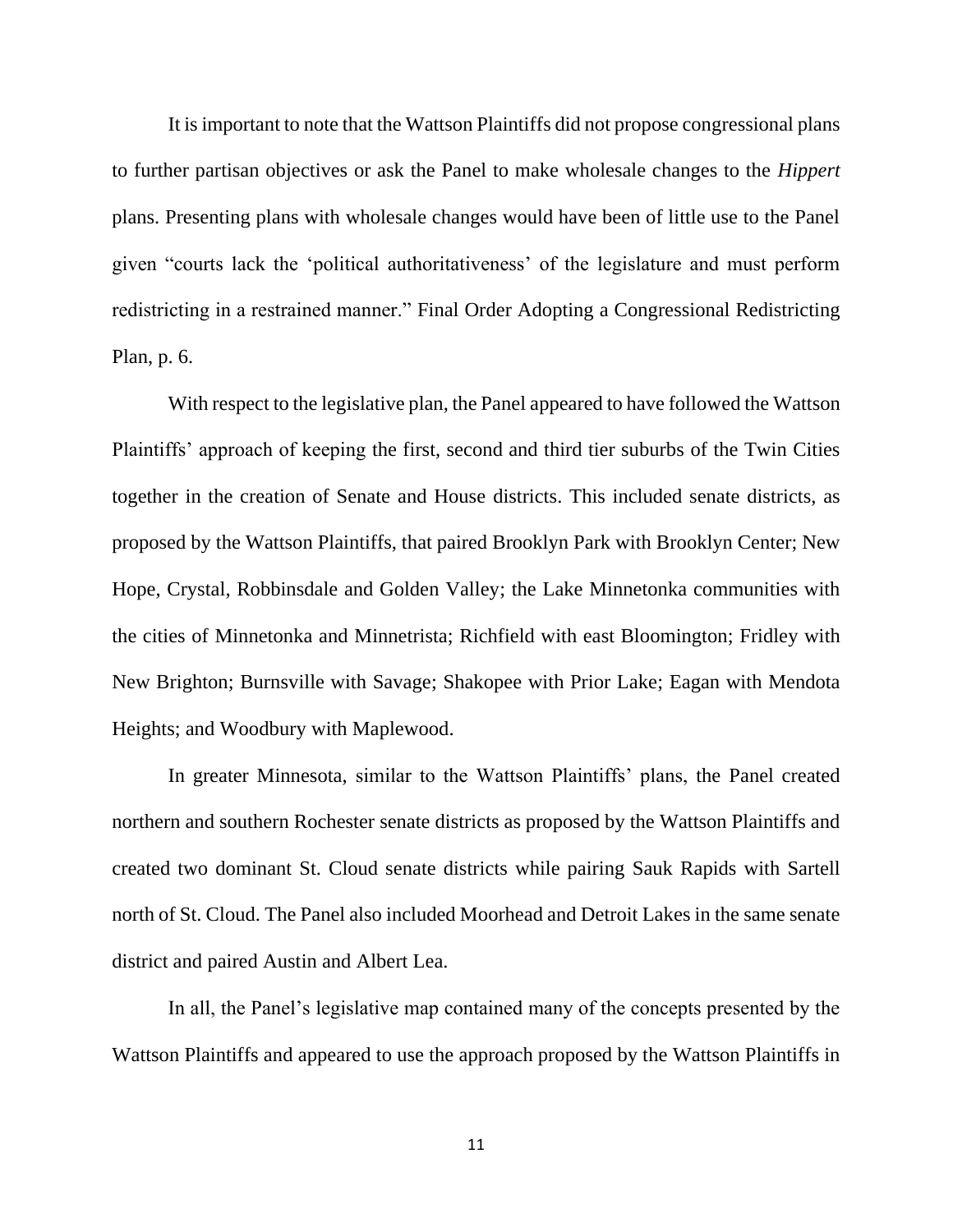the Twin Cities, Rochester, St. Cloud and Moorhead areas. The Wattson Plaintiffs are prevailing parties in this action.

## **III. THE WATTSON PLAINTIFFS' REQUESTED ATTORNEY'S FEES AND COSTS ARE REASONABLE.**

### **1. Use of Lodestar Calculation to Determine Reasonable Attorney's Fees**

The methodology by which reasonable attorney fees are calculated and awarded under 42 U.S.C. § 1988(b) is to multiply the reasonable hourly rate by the hours reasonably expended to determine the "lodestar" figure. *Shepard v. City of St. Paul*, 380 N.W.2d 140, 143 (Minn. App. 1985). "The party seeking an award of fees should submit evidence supporting the hours worked and rates claimed." *Hensley v. Eckerhart*, 461 U.S. 424, 433, 103 S.Ct. 1933, 1939 (1983). "There is a strong presumption that the lodestar amount represents a reasonable fee." *Milner v. Farmers Ins. Exch.*, 748 N.W.2d 608, 624 (Minn. 2008).

In determining the reasonableness of the hours and the reasonableness of the hourly rates, the court considers "all relevant circumstances." *State v. Paulson*, 188 N.W.2d 424, 426 (Minn. 1971). Factors considered in determining reasonableness include "the time and labor required; the nature and difficulty of the responsibility assumed; the amount involved and the results obtained; the fees customarily charged for similar legal services; the experience, reputation, and ability of counsel; and the fee arrangement existing between counsel and the client." *Milner*, 748 N.W.2d at 621.

The Wattson Plaintiffs request that they be awarded a fully compensatory lodestar amount of \$305,360.12 and have submitted the Affidavit of Adam L. Sienkowski, with the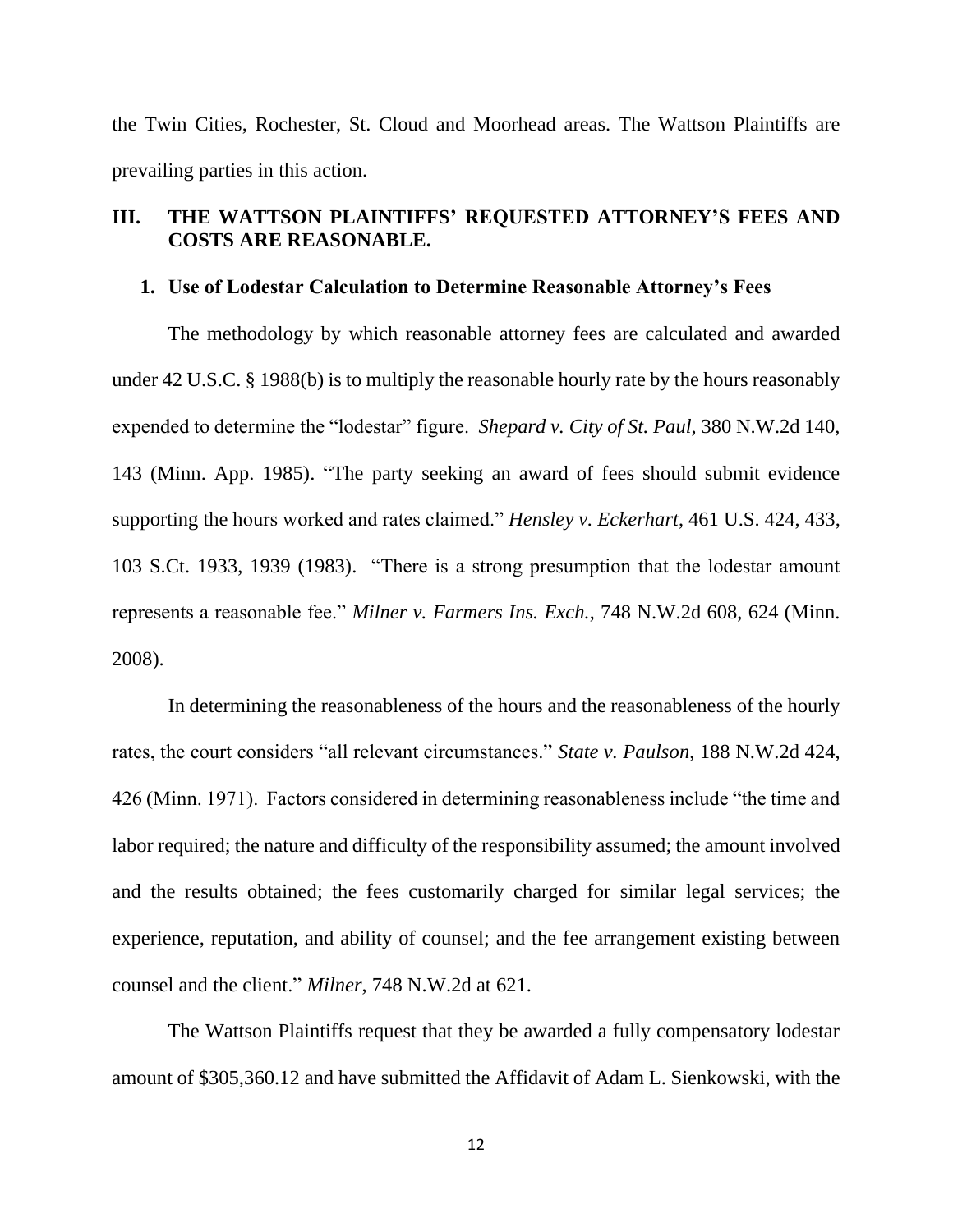supporting documentation of a statement of legal services rendered attached as Exhibit A and an itemization of costs and disbursements. The billing detail of the James H. Gilbert Law Group PLLC shows that the work performed was necessary for the proper representation of the Wattson Plaintiffs before the Special Redistricting Panel. The billing detail further shows that there are no charges for unnecessary or duplicative work. Sienkowski Affidavit, ¶¶ 6, 11, 20, 22, 29, 32, 38, 43, 47, 48.

The requested award further seeks an award of costs and disbursements in the amount of \$1,163.87. The basis of the requested costs is set forth in the Affidavit of Adam L. Sienkowski, which provides adequate explanation of the claimed fees that were directly related to the proceedings before the panel. Although significant copying costs were also incurred as well as parking expenses, these are part of the law firm's services and office overhead factored into the attorneys' hourly rate and are not included in the requested award. Sienkowski Affidavit, ¶ 7. Attorneys for the Wattson Plaintiffs also proposed that the parties serve all plans on each other electronically, saving thousands of dollars of copying costs for the parties.

### **2. Reasonable Hourly Rates**

Awards of attorney fees under 42 U.S.C. § 1988 should be calculated using "market rates," with the requested rates in line "with those prevailing in the community for similar services by lawyers of reasonably comparable skill, experience, and reputation" regardless if a party is represented by a private or nonprofit attorney. *Blum v. Stenson*, 465 U.S. 886, 895-96, 896 n.11 (1984). The hourly rate compensation requested by the Wattson Plaintiffs is based on the James H. Gilbert Law Group PLLC attorneys' usual and customary complex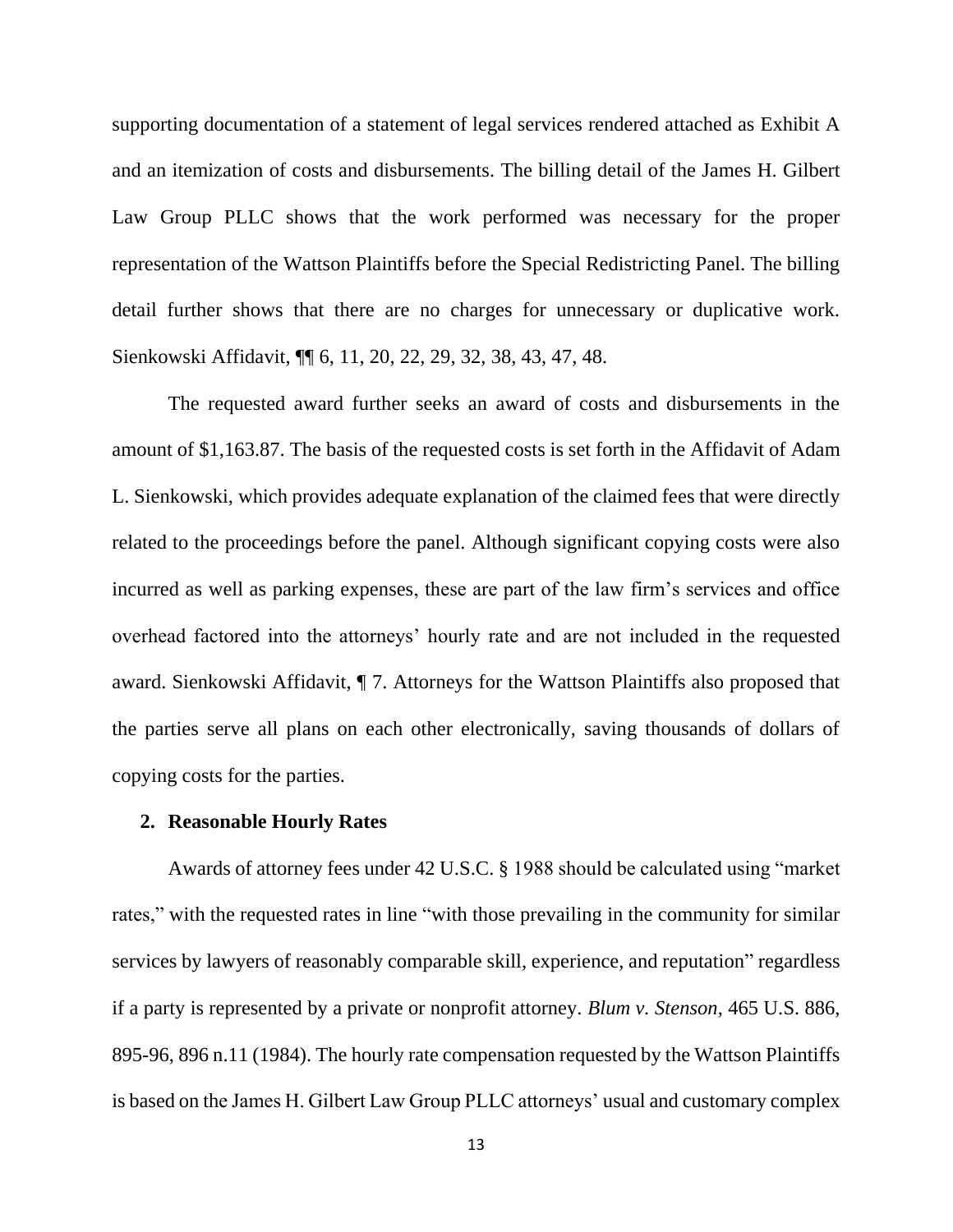litigation billing rates as are set forth in the supporting Affidavit of James H. Gilbert and Affidavit of Adam L. Sienkowski.

These customary billing rates accurately reflect the market rates for litigation attorney fees in this Twin Cities jurisdiction. *See* Affidavit of James H. Gilbert. Further, these hourly rates are appropriate given the skill, reputation and experience of the attorneys involved, former Minnesota Supreme Court Justice James H. Gilbert and attorneys, Adam L. Sienkowski and Jody E. Nahlovsky. *Id.* The Affidavit of James H. Gilbert sets forth his extensive experience in the Minnesota legal community, describes his knowledge and familiarity with prevailing hourly rates in the Twin Cities market, and explains the reasonableness of the hourly rates sought in this motion. *Id.*, ¶¶ 2-12. The appropriateness and reasonableness of the fees is further evidenced by the complexity of legal work required in this labor-intensive and data-driven litigation and the responsibility assumed by the attorneys.

### **3. Reasonable Hours Expended**

The legal work required in this complex litigation required analyzing vast amounts of redistricting data to not only effectively present the Wattson Plaintiffs' proposed plans to the Panel and but to also respond to the other parties' proposed plans. The James H. Gilbert Law Group was the sole law firm representing the Wattson Plaintiffs, without the involvement of any out-of-state law firm. The attorney work responsibilities were carefully divided between three attorneys so as to ensure that the hours were reasonably expended and that the hours were not excessive, redundant or unnecessary.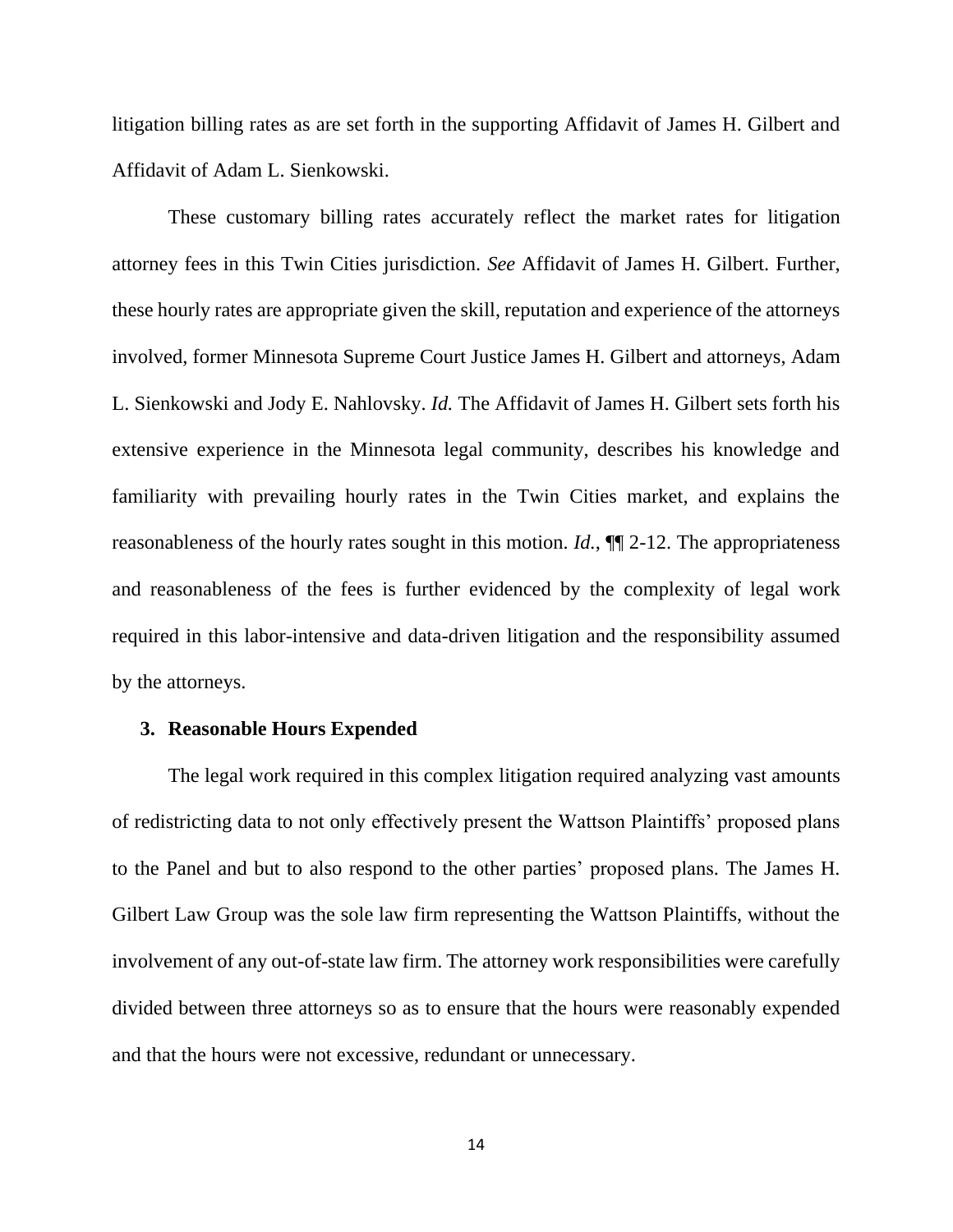The James H. Gilbert Law Group took a very specific approach to avoid duplication of efforts in this litigation. Mr. Sienkowski acted as lead attorney, completing a vast majority of the research and writing. He was the main point of contact for the Wattson Plaintiffs. He was the only attorney on nearly all phone calls and meetings with clients. He was the point of contact for all opposing counsel, and for nearly every call with opposing counsel, Mr. Sienkowski was the only attorney representing the Wattson Plaintiffs on the call. Mr. Sienkowski did a vast majority of drafting briefs, motions and affidavits and made all arguments to the Panel so that only one attorney would have to prepare for argument. This approach is made apparent in the time records of the James H. Gilbert Law Group which show that Mr. Sienkowski incurred approximately 72% of all time incurred by James H. Gilbert Law Group attorneys. Sienkowski Affidavit, ¶¶ 9, 11.

Jody Nahlovsky assisted in research and drafting throughout this litigation. A vast majority of her time was incurred researching, reviewing, and drafting written submissions to this Panel, including briefs, affidavits, and other documents. Involvement of two attorneys in drafting of submissions in a case of this complexity and importance is reasonable and necessary, especially when there are four parties and voluminous submissions that must be reviewed, analyzed, and responded to within very short timeframes. Sienkowski Affidavit, ¶ 12.

James H. Gilbert used his vast experience as a former justice, advisor, managing partner, mediator, and arbitrator to chart a path forward. He reviewed submissions to offer input and help craft responses and prepare for argument. He assisted with strategy, presentation points, drafting and editing the written submissions, and reviewing recent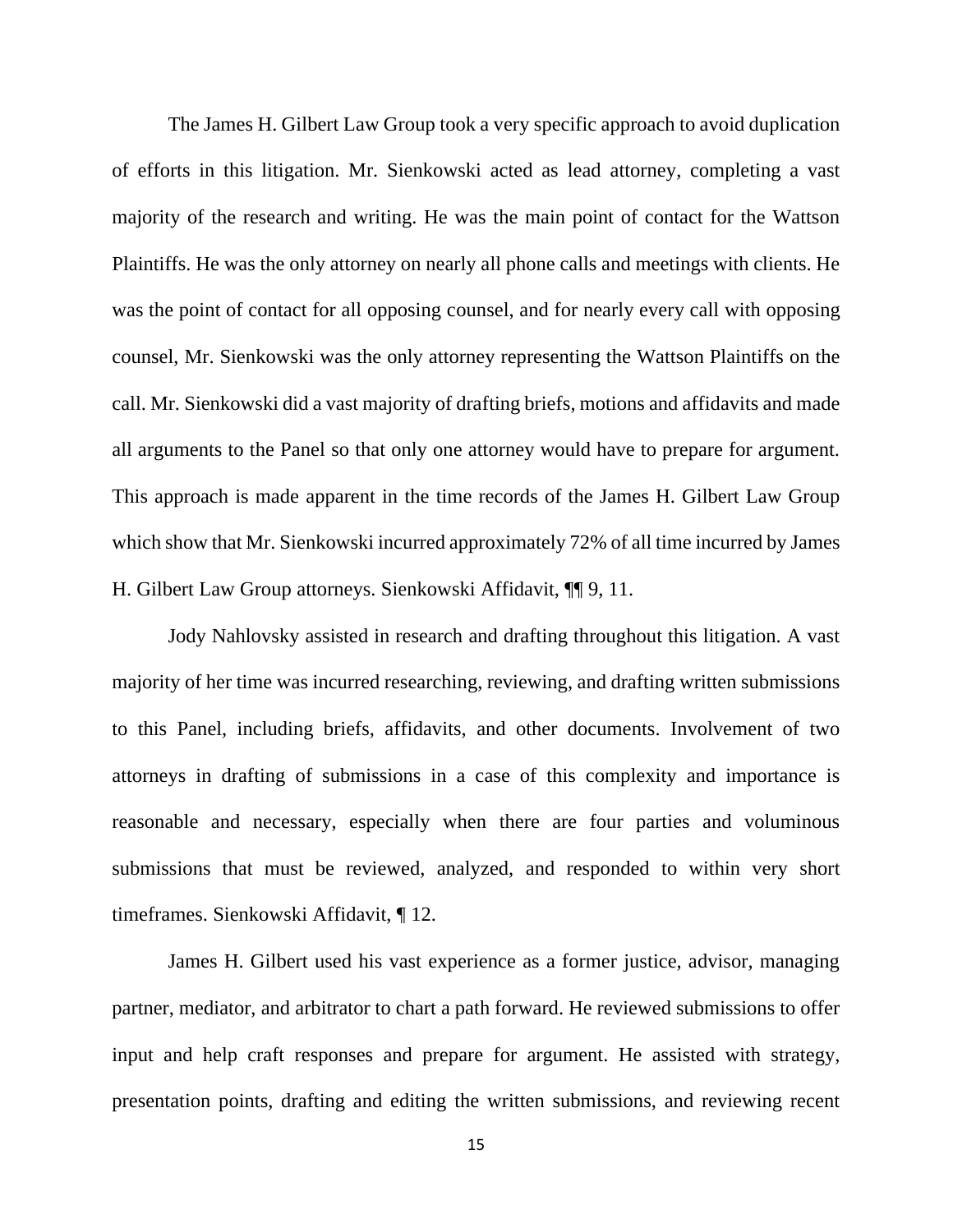redistricting laws. His involvement in this case was invaluable, reasonable, and necessary. Sienkowski Affidavit, ¶ 13.

In addition to the time entries attached as Exhibit A, the Affidavit of Adam L. Sienkowski contains a detailed description of the type of work that was performed by the James H. Gilbert Law Group throughout this litigation. These descriptions include an extensive narrative for each period of time in the litigation and an explanation as to why the work performed was reasonable and necessary. The timeframes outlined in the affidavit are as follows:

• February 7, 2021 through February 22, 2021 (60 hours) included creating objectives and a strategy for litigation, determining our clients' goals, and drafting and filing the Complaint and Petition. *See* Sienkowski Affidavit, ¶¶ 14-17.

• February 23, 2021 through June 6, 2021 (9.8 hours) included miscellaneous case management, contact with opposing counsel, and reviewing pleadings of other parties. *See* Sienkowski Affidavit, ¶ 18.

• June 7, 2021 through June 23, 2021 (24.75 hours) included establishing a plan forward with our existing clients and the League of Women Voters Minnesota and preparing for and filing a motion to join the League of Women Voters Minnesota to this case. *See* Sienkowski Affidavit, ¶¶ 19-20.

• June 24, 2021 through August 13, 2021 (39.65 hours) included reviewing intervention motions, performing extensive review of prior redistricting litigation in Minnesota, and meetings with clients to discuss redistricting principles and a strategy for

16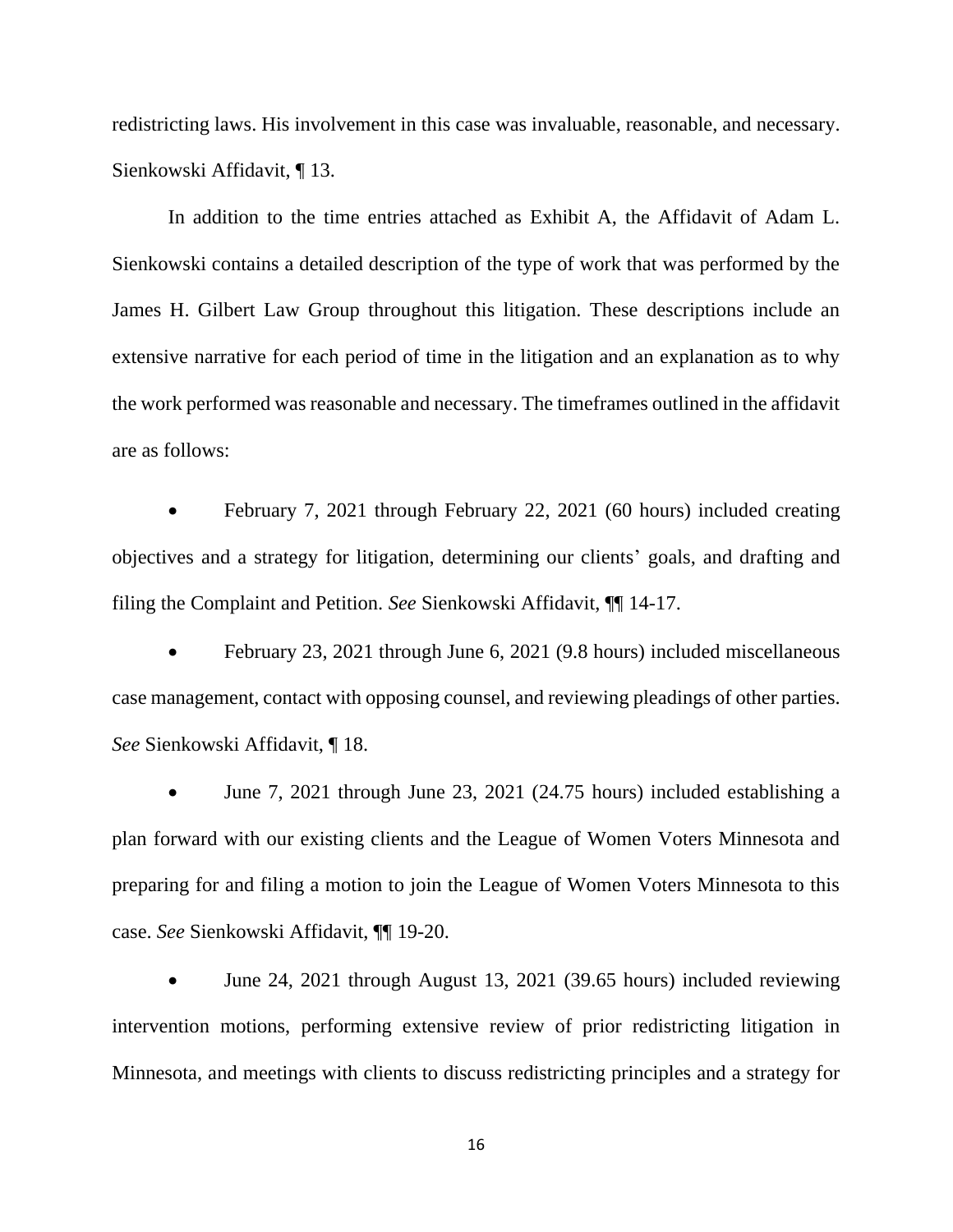the upcoming deadlines. *See* Sienkowski Affidavit, ¶¶ 21-22.

• August 18, 2021 through October 12, 2021 (108.55 hours) included preparing and negotiating stipulations regarding preliminary issues and redistricting principles, meetings with clients, drafting and filing an objection to Data Science Intervenor's motion for intervention, and researching and drafting the Wattson Plaintiffs' redistricting principles brief. *See* Sienkowski Affidavit, ¶¶ 23-29.

• October 13, 2021 through November 3, 2021 (99.9 hours) included responding to the redistricting principles and briefs of the other parties and preparing for oral argument. *See* Sienkowski Affidavit, ¶¶ 30-32.

• November 4, 2021 through December 7, 2021 (130 hours) included preparing the Wattson Plaintiffs' plan submissions, engaging in numerous communications with clients regarding plan submissions, drafting affidavits and briefs, and preparing other supplementary documents for filing. *See* Sienkowski Affidavit, ¶¶ 33-38.

• December 8, 2021 through December 17, 2021 (132.3 hours) included reviewing and responding to redistricting plans of other parties, including drafting briefs, affidavits, and motion documents and creating supplemental maps, reports and other filings. *See* Sienkowski Affidavit, ¶¶ 39-43.

• December 18, 2021 through January 4, 2022 (108.4 hours) included preparing a power point presentation, creating dozens of new maps for presentation to the Panel, and preparing for the presentation to the Panel. *See* Sienkowski Affidavit, ¶¶ 44-47.

• January 5, 2022 through February 24, 2022 (9.95 hours) included

17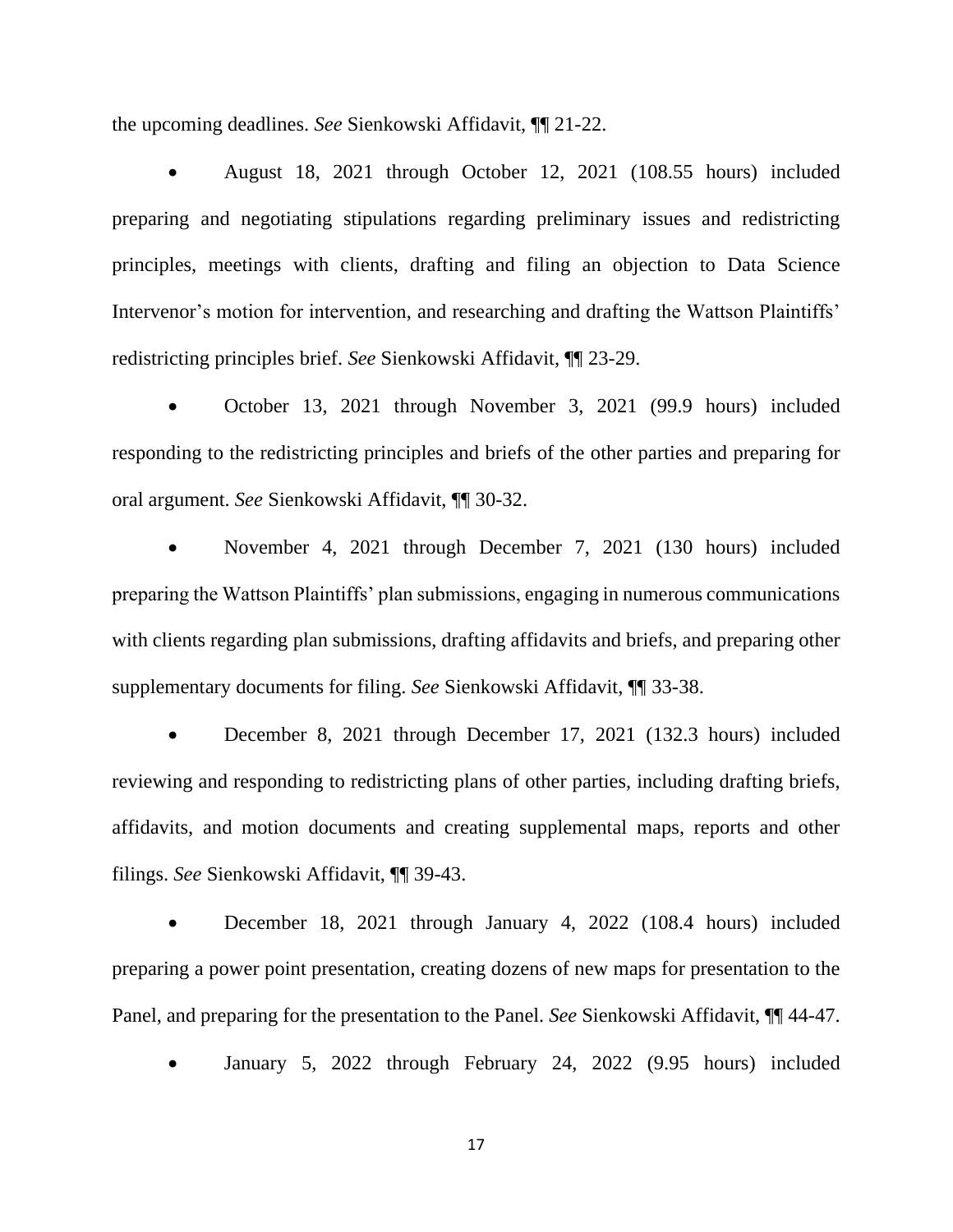communications with clients and review of the Panel's redistricting plans orders. *See*  Sienkowski Affidavit, ¶ 48.

Attorneys at our office spent very little time billing for issues related to press and legislative committee activities. These entries totaled approximately 5.7 hours and were mixed in with other work performed, meaning the actual time spent was substantially less than 5.7 hours. *See* Sienkowski Affidavit, ¶ 49. That said, the press will inevitably call in a case of this nature. It is imperative that attorneys explain to their clients the legal effect that statements to the press can have on their case. Our office did not draft press releases or committee testimony, but during pending litigation we have a legal and ethical obligation to review these documents before they are made public. *Id*.

While our office of attorneys engaged in minimal attorney conferences, these conferences were critical in this case to exchange ideas, refine arguments, and focus on final positions. Sienkowski Affidavit, ¶ 50. Some inter-office attorney conferences with the three attorneys were necessary for coordination and strategic planning in this complex matter, similar to judicial conference committees or a judge conferring with a judicial law clerk counsel when making legal determinations. All time entries of the Wattson Plaintiffs were related directly to this litigation. There were no parallel federal proceedings and time entries began only two weeks before filing the complaint and all prefiling entries related directly the developing a case strategy and preparing the pleadings. All motions and objections filed by the Wattson Plaintiffs were ultimately successful. Throughout this entire litigation, Adam L. Sienkowski performed a vast majority of the work (72% of all time incurred) which resulted in no duplication of effort among attorneys. Sienkowski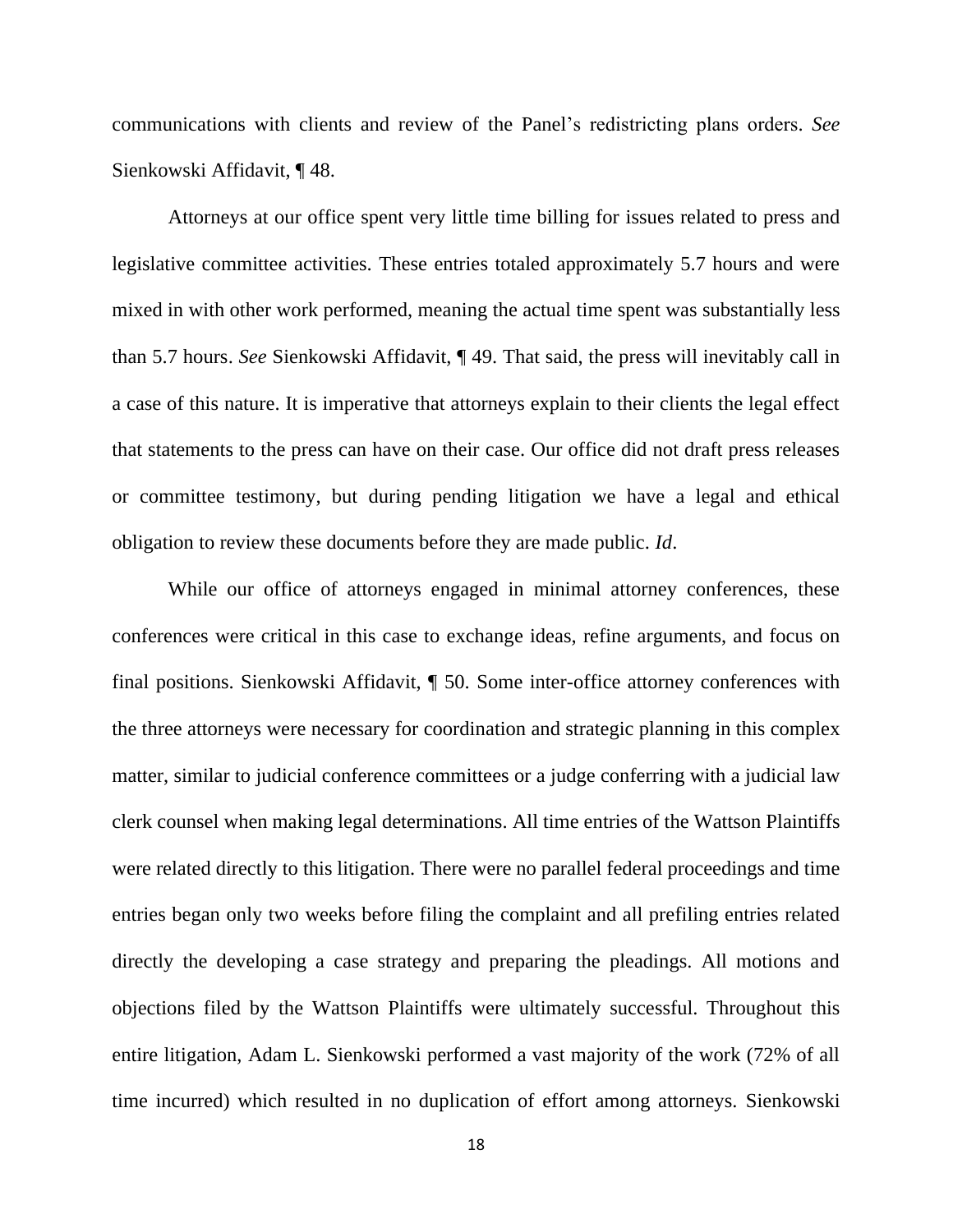Affidavit, ¶¶ 11, 13. In short, all time incurred in this litigation by the James H. Gilbert Law Group was reasonable and necessary.<sup>1</sup>

### **4. Relevant Circumstances Support Reasonableness of Lodestar Amount.**

The reasonableness of the lodestar amount is supported by the relevant circumstances regarding this judicial redistricting litigation. The fact-intensive litigation spanned over a year and involved significant briefing and multiple oral arguments, in which counsel was required to master detailed knowledge of the various proposed redistricting plans. By taking on this complex litigation, counsel for the Wattson Plaintiffs restricted their ability to take on other legal work and took on significant financial risk, given the uncertainty that the legislature could act by the statutory deadline.

The Wattson Plaintiffs commenced this litigation to protect the constitutional rights of all voters in Minnesota and prevent any electoral delay. Accordingly, the Wattson Plaintiffs achieved great success when, on February 15, 2022, the Special Redistricting Panel declared the *Hippert* districts unconstitutional and adopted valid redistricting plans that incorporated significant aspects of the Wattson Plaintiffs' proposed plans. Accordingly, the Wattson Plaintiffs request to be fully reimbursed under the law for the substantial efforts that their law firm committed to this constitutional process.

# **IV. THE WATTSON PLAINTIFFS REQUEST THAT THEY RECOVER A FULLY COMPENSATORY FEE AND THAT THEIR ATTORNEY FEE AWARD BE GRANTED ON ITS INDIVIDUAL MERITS.**

<sup>&</sup>lt;sup>1</sup> Although time spent preparing fee applications is generally compensable unless it is excessive, the Wattson Plaintiffs have limited their request to the reasonable hours expended in the redistricting litigation and do not include any time spent on the attorney fees motion in their request. *El-Tabech v. Clarke*, 616 F.3d 834, 843-44 (8th Cir. 2010).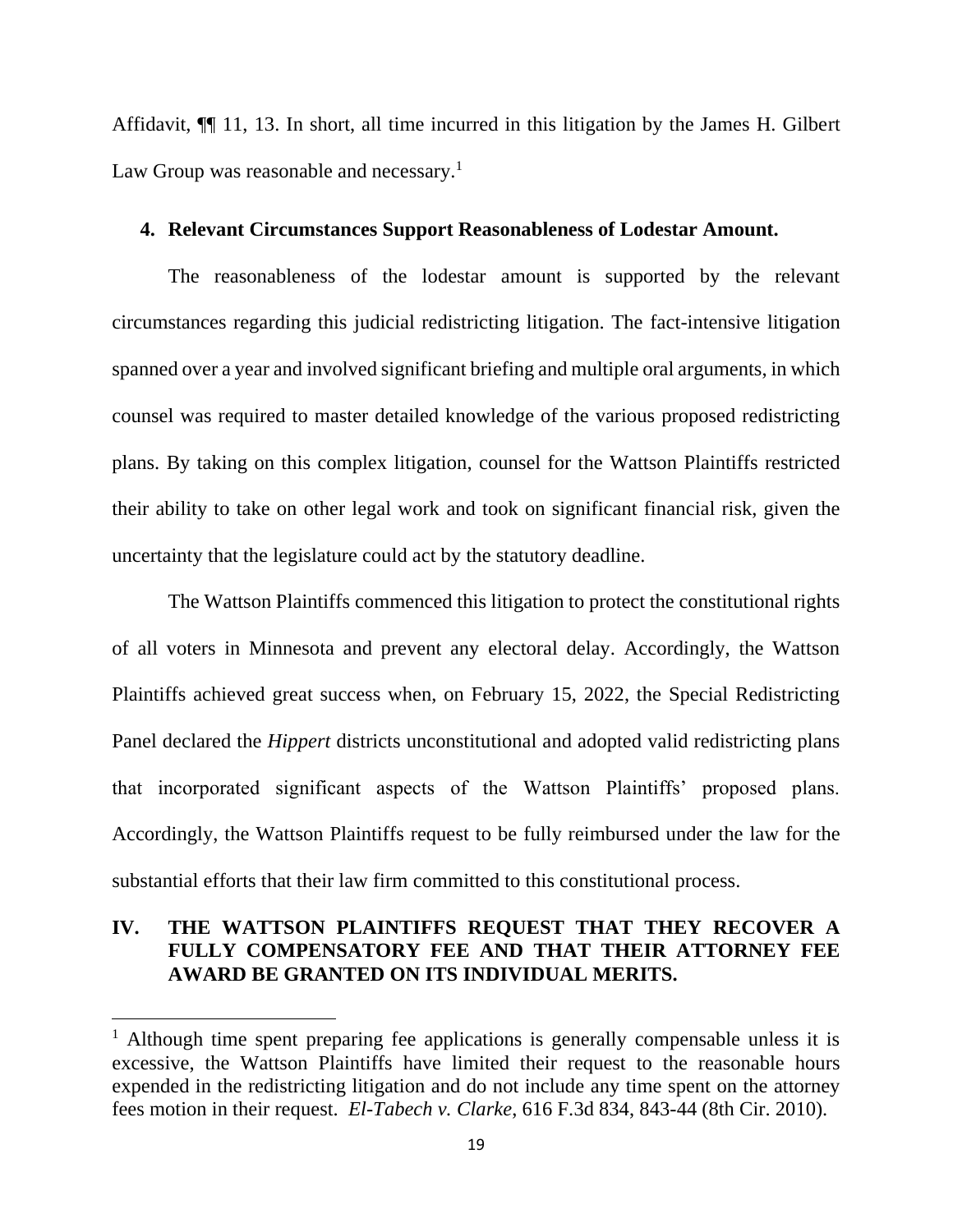"Attorneys for successful civil rights plaintiffs should recover a fully compensatory fee." *Shepard v. City of St. Paul*, 380 N.W.2d 140, 143 (Minn. App. 1985). "Where a plaintiff has obtained excellent results, his attorney should recover a fully compensatory fee." *Hensley*, 461 U.S. at 435; *see Reome v. Gottlieb*, 361 N.W.2d 75, 79 (Minn. App. 1985) (affirming § 1988 attorney fee award for all hours spent on the litigation). However, in the past redistricting actions, the Panels awarded each of the parties an equal amount of attorney fees, despite the varying requests which detailed differing legal services rendered, hours expended, and hourly rates. These prior awards vastly reduced the fees requested by the parties to those actions.

The Wattson Plaintiffs are aware of the deficiencies raised by the *Hippert* Panel with respect to the applications for attorneys' fees submitted in that case and have not submitted an application with those same deficiencies. The Wattson Plaintiffs had one attorney perform a vast majority of the work, did not submit fees for any parallel action, did not redact their billings, provided substantial detail in the form of a 20-page affidavit of Adam Sienkowski detailing the work that went into this matter, provided justification for the requested hourly rates in the Affidavit of James H. Gilbert, and did not charge for photocopies or parking charges and instead included those in the hourly rates. The Wattson Plaintiffs' attorney incurred *less* hours than the *Hippert* and *Martin* Plaintiffs did ten years ago, and the Wattson Plaintiffs attorneys' top hourly rate, \$600 an hour for former Supreme Court Justice James H. Gilbert, is less than the top hourly rate requested by the *Martin* and *Hippert* Plaintiffs ten years ago.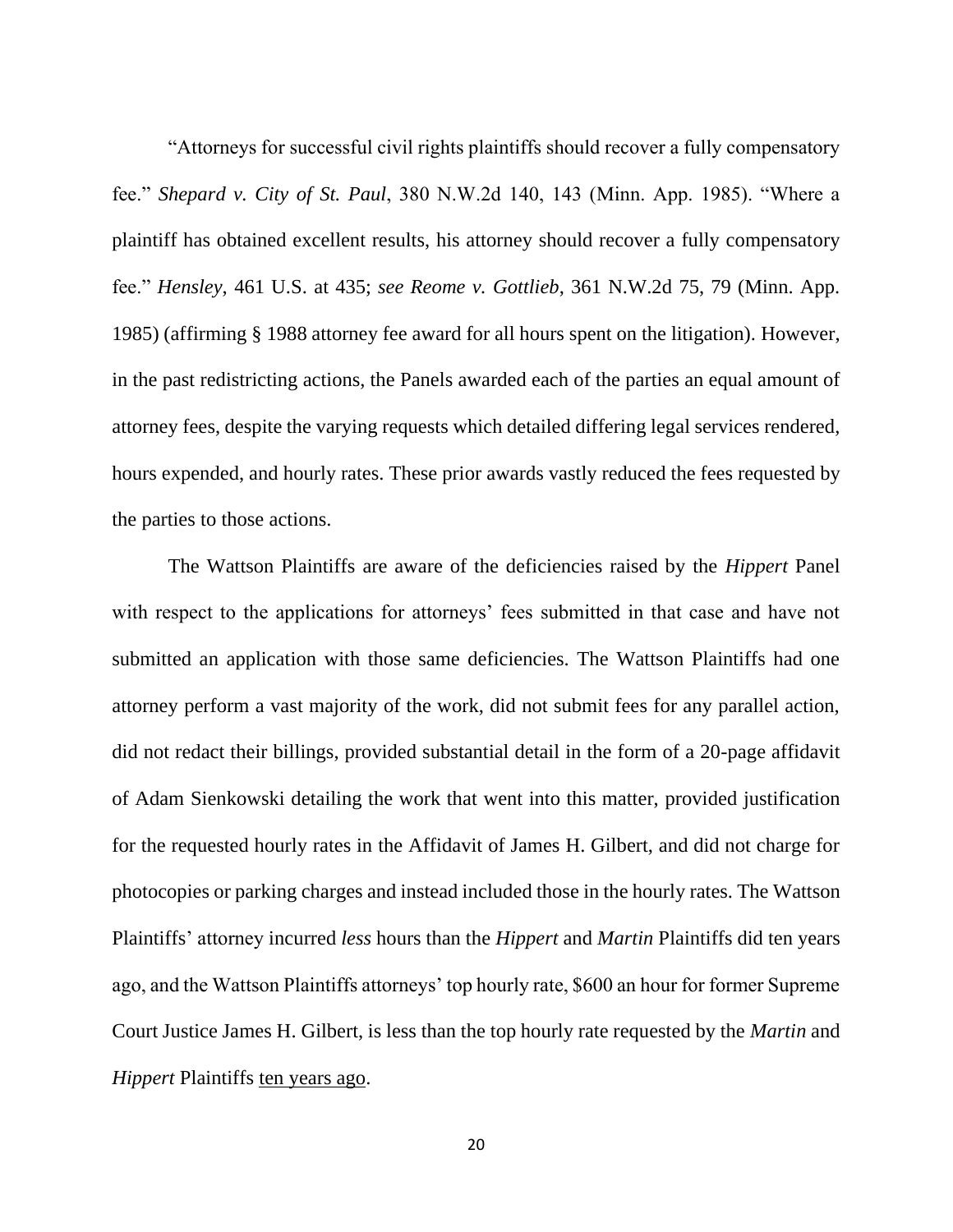The approach to the attorneys' fees applications by the *Hippert* Panel not only failed to allow the attorneys to recover a fully compensatory fee as provided for by law but also failed to provide the required full explanation of the number of hours and hourly rate permitted. When awarding attorney fees under 42 U.S.C. § 1988, the number of hours reasonably expended and the hourly rate must be determined with specificity with a "full explanation as to the number of hours and hourly rate permitted." *Shepard*, 380 N.W.2d at 145. As the lead plaintiffs who solely commenced this action in district court and petitioned the Supreme Court to appoint the Special Redistricting Panel, the Wattson Plaintiffs request that the Panel award attorney fees in this matter be based on each application's individual merits.

Fee awards based on the general averaging of all applications or that default to the lowest common denominator or bulk general discounting fees for services rendered without detailed analysis not only does a disservice to all those providing high quality needed legal services but are also contrary to the legal precedent. None of the settled legal principles is based on averages of or the quality or quantity of other parties' counsel's work product. Any major discounting of attorney fees sends the wrong message to the legislature and only further rewards and enables the legislature's inability or unwillingness to perform their constitutional and statutory obligations in a timely fashion. Minnesota courts have set a high redistricting standard in comparison to other states, in large part due to the contributions of committed parties and their private attorneys to an open and fair redistricting process. While the parties and attorneys in this case did not engage in any unnecessary adversarial motion practice and did not appeal the decisions of this Panel,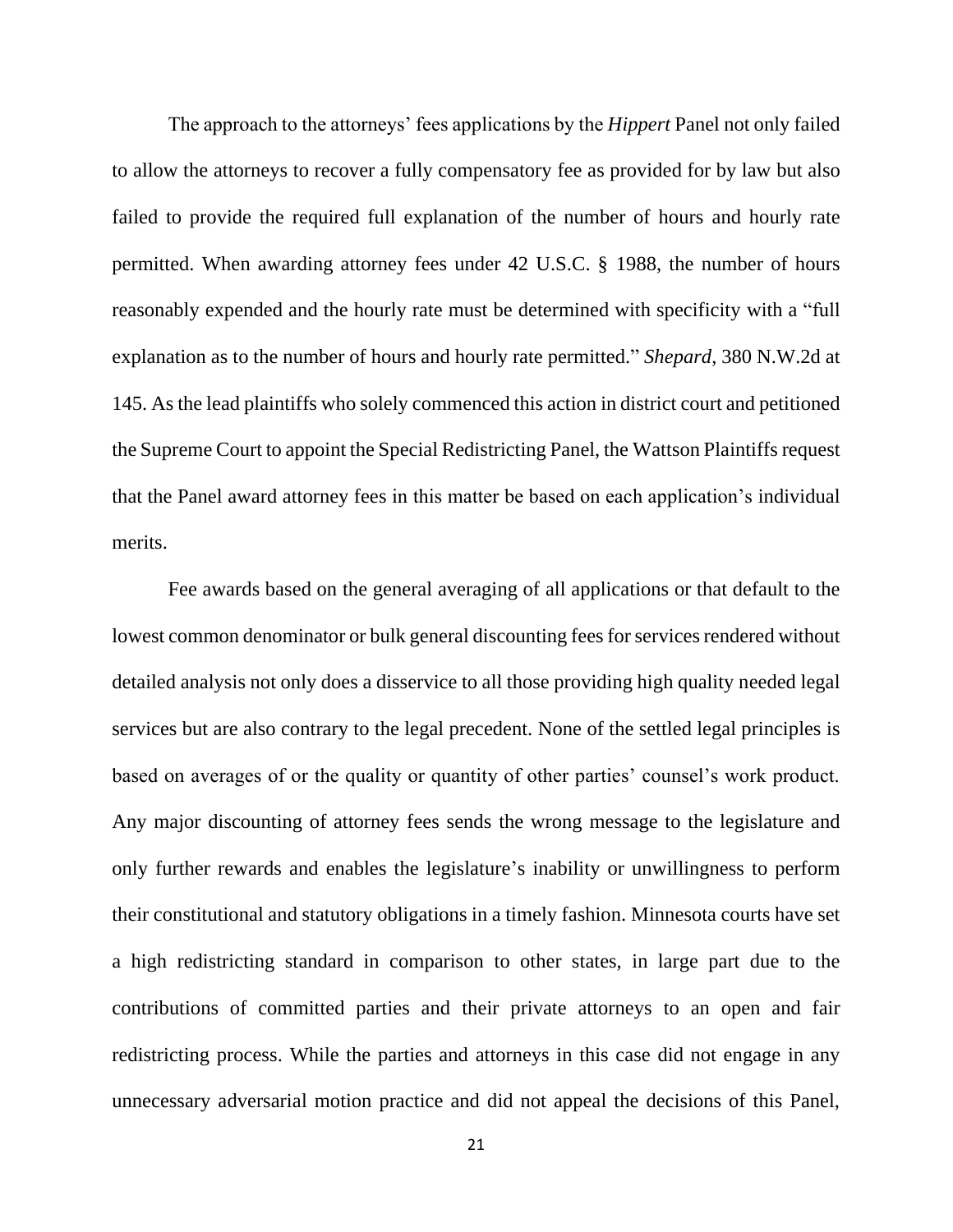other states such as New York, Ohio, and North Carolina have been or are currently engaged in expensive, protracted litigation that creates enormous public expense, confusion among voters, and has the potential to delay elections. The type of high-quality private legal assistance to ensure voter integrity and fairness provided in this case should be encouraged, not discouraged or penalized. Accordingly, the Wattson Plaintiffs request their attorney fee request be considered on its individual merits and that they receive a fully compensatory attorneys' fee award under Section 1988.

### **CONCLUSION**

This litigation was necessary because the legislature failed to fulfill its constitutional duty to accomplish congressional and legislative redistricting. As prevailing parties in this judicial redistricting litigation brought under Section 1983 of the Civil Rights Act, the Wattson Plaintiffs respectfully request that the Panel grant their Motion for Attorneys' Fees, Costs, and Disbursements and require Defendants to pay such fees, costs, and disbursements in the amount of \$305,360.12.

Respectfully Submitted,

Date: April 29, 2022 JAMES H. GILBERT LAW GROUP, P.L.L.C.

By: */s/ Adam L. Sienkowski*

James H. Gilbert (0034708) Adam L. Sienkowski (0395659) Jody E. Nahlovsky (0330139) 12700 Anderson Lakes Parkway Eden Prairie, MN 55344 952/767-0167 asienkowski@lawgilbert.com